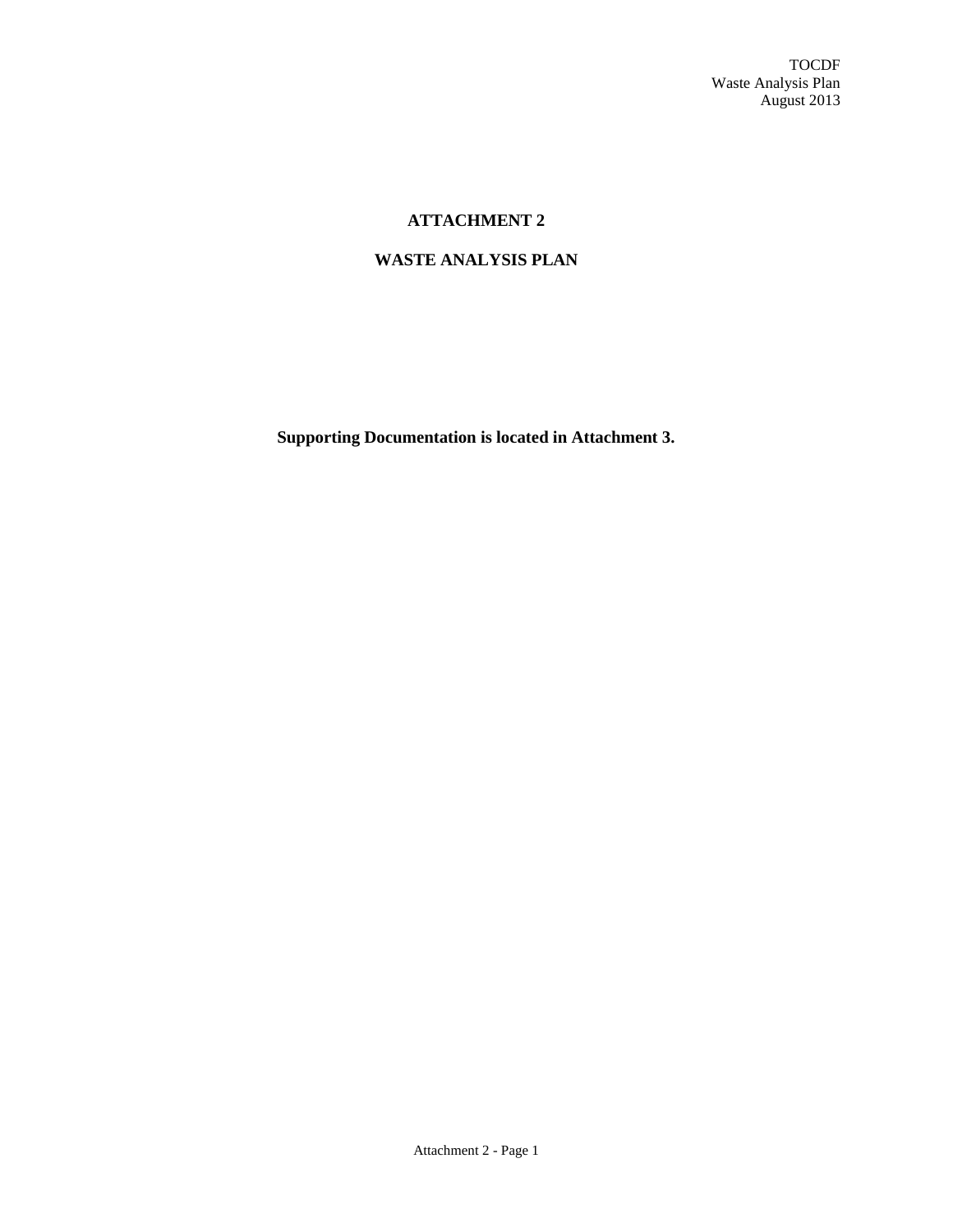# **TABLE OF CONTENTS**

| 2.1  |                                                                          |  |
|------|--------------------------------------------------------------------------|--|
| 2.2  |                                                                          |  |
| 2.3  |                                                                          |  |
| 2.4  |                                                                          |  |
| 2.5  |                                                                          |  |
| 2.6  |                                                                          |  |
| 2.7  |                                                                          |  |
| 2.8  | ADDITIONAL REQUIREMENTS FOR WASTES GENERATED OFF SITE R315-8-2.4 [40 CFR |  |
| 2.9  | ADDITIONAL REQUIREMENTS FOR IGNITABLE, REACTIVE, OR INCOMPATIBLE         |  |
| 2.10 |                                                                          |  |
| 2.11 |                                                                          |  |
| 2.12 |                                                                          |  |

# **LIST OF TABLES**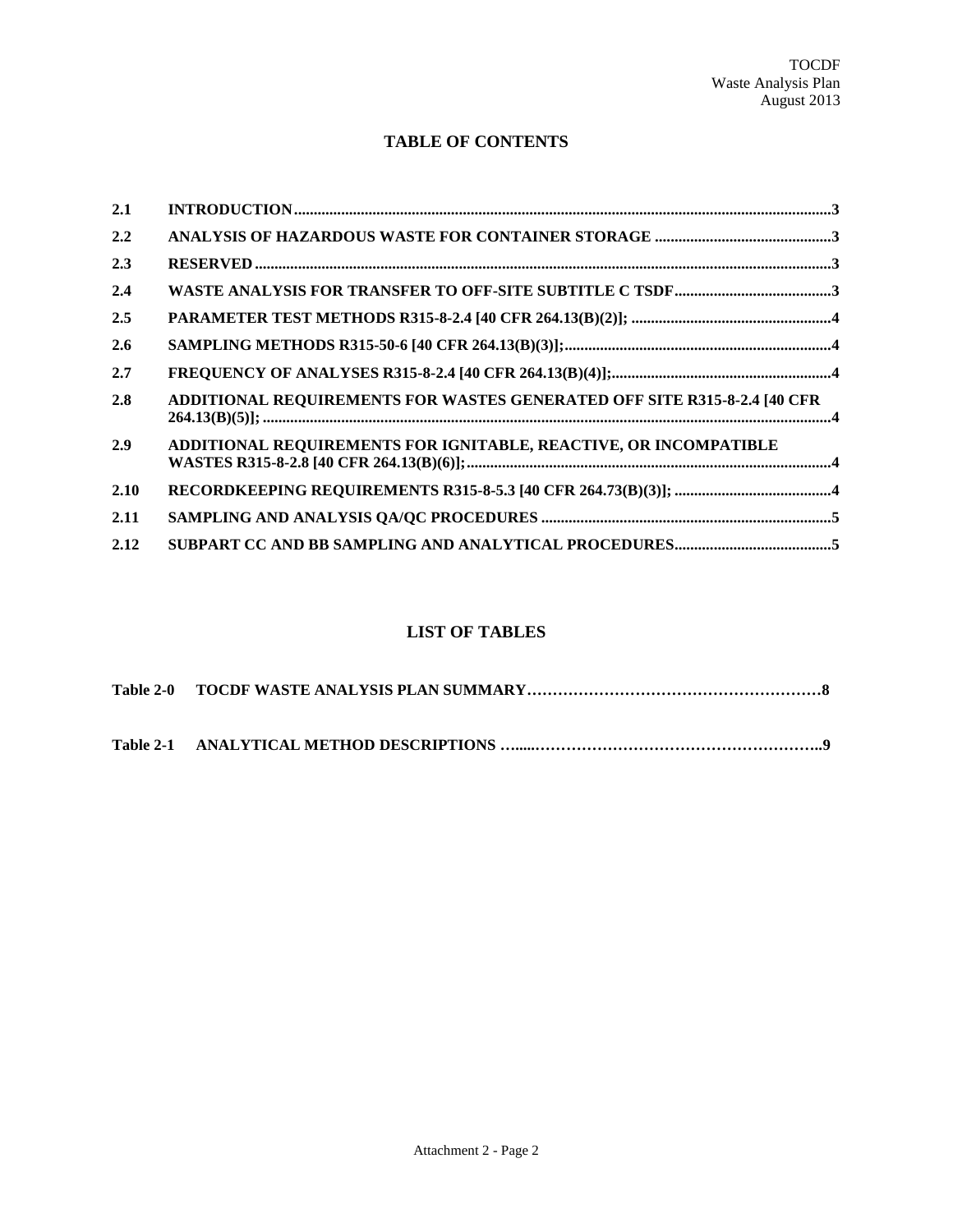# <span id="page-2-0"></span>**2.1 INTRODUCTION**

- 2.1.1 Reserved.
- 2.1.2 Reserved.
- 2.1.3 Reserved
- 2.1.4 Reserved.
- 2.1.5 Residues from the demilitarization, treatment, and testing of chemical agents (the P999 hazardous waste described above) are defined as F999 hazardous wastes by the State of Utah Hazardous Waste Rules.

## <span id="page-2-1"></span>**2.2 ANALYSIS OF HAZARDOUS WASTE FOR CONTAINER STORAGE**

2.2.1 The TOCDF is prohibited from accepting hazardous wastes generated off site and is only permitted to store the captive P999 hazardous wastes that exist within the Tooele Army Depot South (TEAD-S) Chemical Stockpile and the F999 hazardous wastes that are generated from the maintenance, demilitarization, and treatment of the stockpile. Therefore, for the purposes of storage, the TOCDF has knowledge of the composition of the P999 hazardous wastes and the inputs to the processes by which the F999 hazardous wastes are generated.

## <span id="page-2-2"></span>**2.3 RESERVED**

# <span id="page-2-3"></span>**2.4 WASTE ANALYSIS FOR TRANSFER TO OFF-SITE SUBTITLE C TSDF**

- 2.4.1 The maintenance and treatment of the TEAD-S Stockpile resulted in the generation of hazardous wastes that are, at a minimum, classified as F999 hazardous waste (i.e., residues from demilitarization, treatment, and testing of nerve, military, and chemical agents). As the generator of these hazardous wastes, the TOCDF must properly characterize these wastes, either by sampling and analyzing the wastes or through knowledge of the waste. This is required to determine if additional hazardous waste codes apply, as defined in 40 CFR §262.11, and to determine if the waste requires further treatment before disposal in accordance with 40 CFR §268.40, 268.45, or §268.49. However, generators of waste are not required to have a written waste analysis plan. The TOCDF, as the generator of the hazardous waste, is required to maintain on site all supporting data that are used to make the determination applicable to LDR if knowledge is applied for characterization, including all analytical results if testing of the waste is used to make the determination.
- 2.4.2 To ensure the safety of the operators at the off-site TSDFs to which the F999 waste will be transferred, the TOCDF will evaluate the waste to determine the potential health hazards associated with the chemical agent contamination level. This evaluation will be conducted using headspace monitoring (i.e., evaluating the captured air volume in a sealed container) using a Near Real Time or carbon absorbtion tube based monitoring system for agent, or through analysis of a representative sample of the waste.
- 2.4.3 The F999 hazardous waste meeting the definition of debris found in 40 CFR 268.2(g) and that were generated from the maintenance and treatment of the chemical stockpile and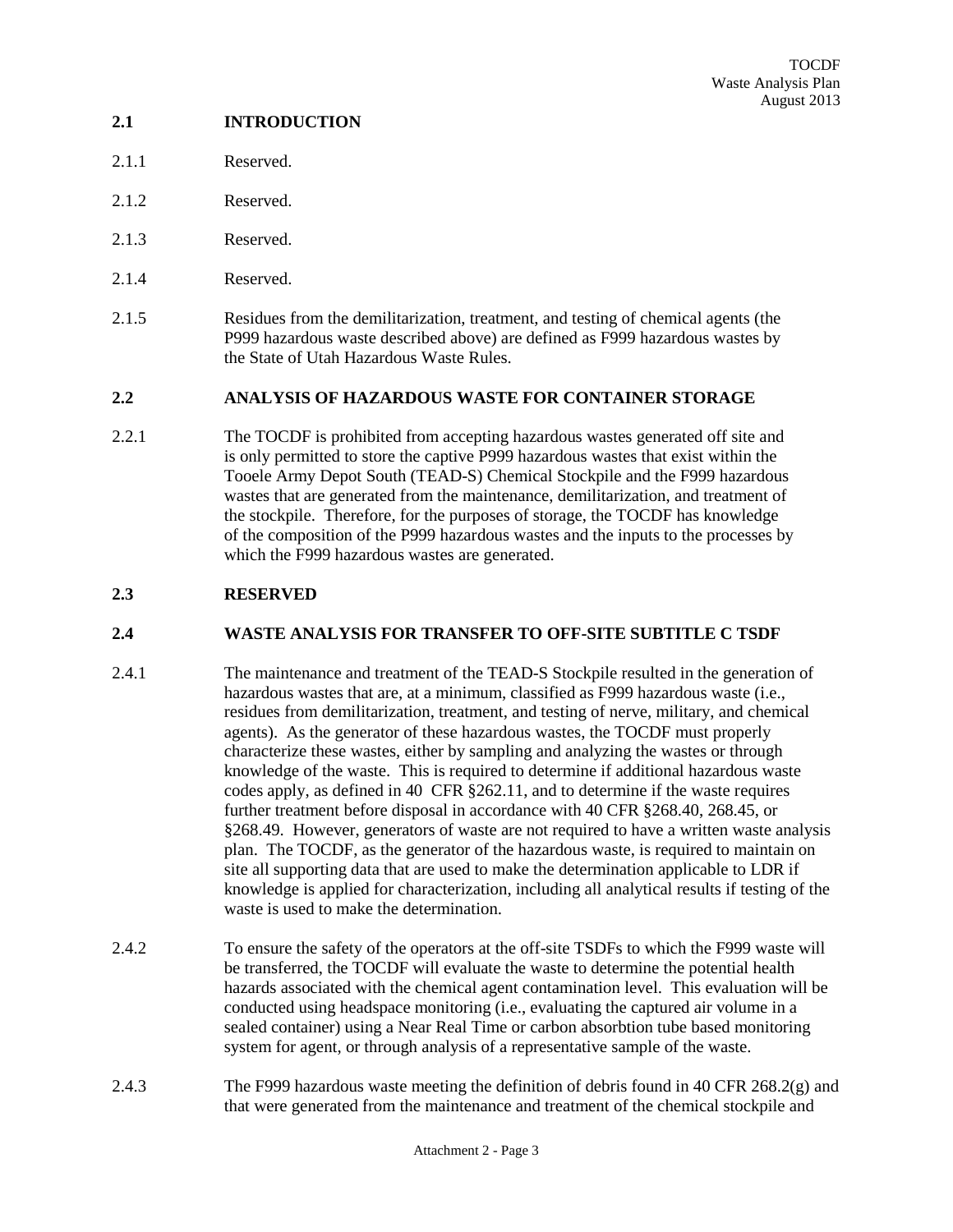placed in onsite permitted storage locations will be evaluated using headspace monitoring since a representative sample of debris cannot be collected. The F999 hazardous wastes that were generated from the maintenance and treatment of the chemical stockpile and placed in onsite permitted storage locations and that are comprised of a homogeneous matrix will be sampled and analyzed to determine whether the agent concentration in the waste is above a value established by TOCDF and the receiving offsite TSDF that require additional onsite treatment before being transferred.

2.4.4 The agent contamination level of wastes generated during closure (to include discarded equipment and building demolition debris) will be evaluated as described in the Closure Plan; Attachment 10 to this permit.

### <span id="page-3-0"></span>**2.5 PARAMETER TEST METHODS R315-8-2.4 [40 CFR 264.13(b)(2)];**

- 2.5.1 Table 2-1 provides a listing of the analytical methods that shall be used to detect and quantify the selected parameters. This information is presented in a relational format in Table 2-0 (the WAP Summary Table).
- 2.5.2 Reserved.
- 2.5.3 Reserved.
- 2.5.4 Off-site analyses shall be performed by a Utah-certified laboratory for the parameters listed in Table 2-0.

#### <span id="page-3-1"></span>**2.6 SAMPLING METHODS R315-50-6 [40 CFR 264.13(b)(3)];**

2.6.1 The sampling methods to be used for each waste stream are found in Table 2-0 (the WAP Summary Table).

#### <span id="page-3-2"></span>**2.7 FREQUENCY OF ANALYSES R315-8-2.4 [40 CFR 264.13(b)(4)];**

2.7.1 The frequencies at which each waste stream shall be sampled and analyzed are found in Table 2-0 (The WAP Summary Table).

### <span id="page-3-3"></span>**2.8 ADDITIONAL REQUIREMENTS FOR WASTES GENERATED OFF SITE R315- 8-2.4 [40 CFR 264.13(b)(5)];**

2.8.1 The Permittee is not permitted to store or treat waste generated off site. The Permittee is only permitted to store and treat wastes generated by the facility having EPA ID Number UT5210090002.

#### <span id="page-3-4"></span>**2.9 ADDITIONAL REQUIREMENTS FOR IGNITABLE, REACTIVE, OR INCOMPATIBLE WASTES R315-8-2.8 [40 CFR 264.13(b)(6)];**

2.9.1 The Permittee shall comply with R315-8-2.8 for management of ignitable, reactive, or incompatible wastes.

#### <span id="page-3-5"></span>**2.10 RECORDKEEPING REQUIREMENTS R315-8-5.3 [40 CFR 264.73(b)(3)];**

2.10.1 In accordance with Module II.I, analytical results generated in compliance with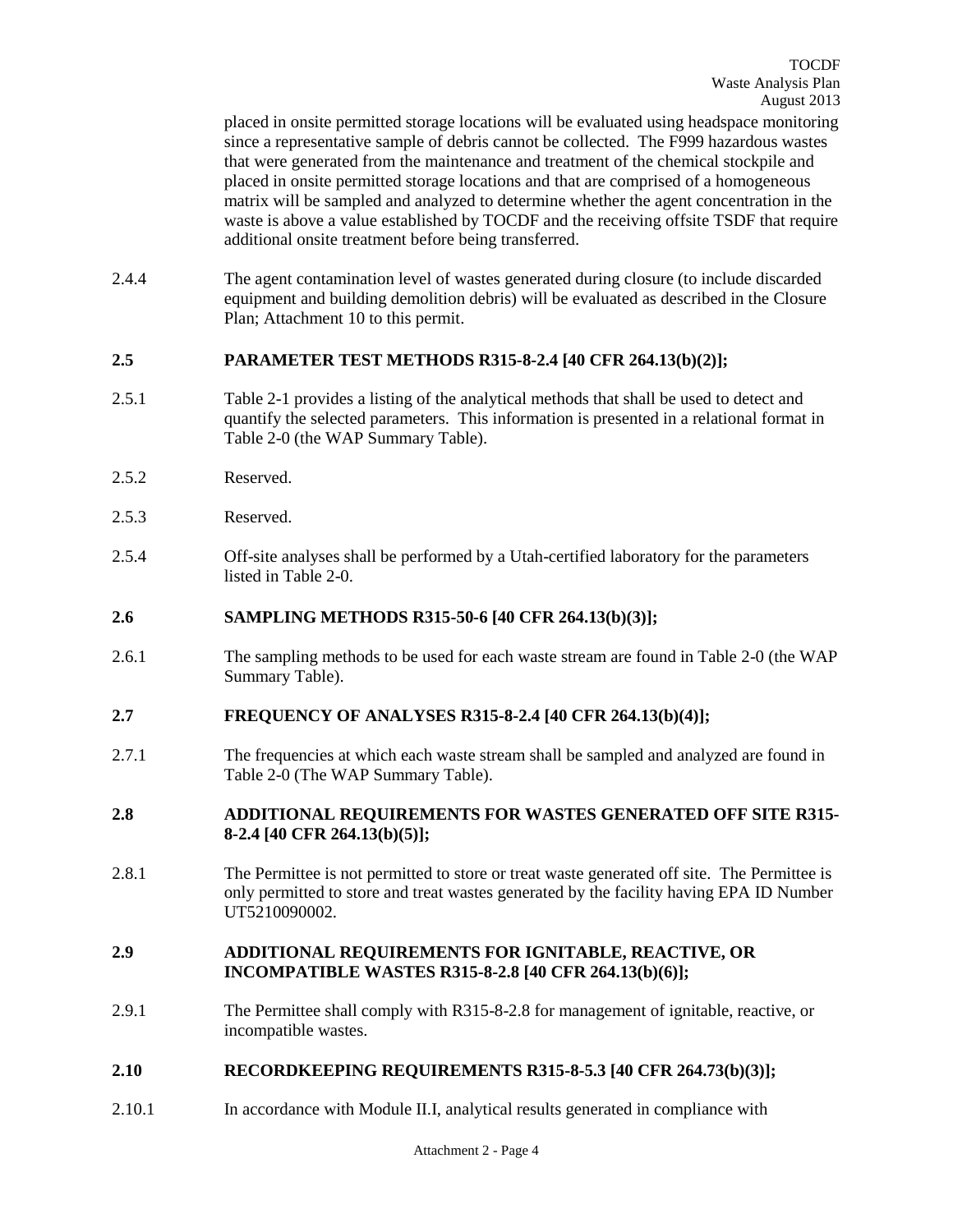Attachment 2 (Waste Analysis Plan) shall be maintained on file onsite as part of the Operating Record. Independent records shall be maintained for the TOCDF.

### <span id="page-4-0"></span>**2.11 SAMPLING AND ANALYSIS QA/QC PROCEDURES**

2.11.1 The Laboratory Quality Control Plan in Attachment 3 and 23 describes the Quality Assurance/Quality Control procedures established at the TOCDF to ensure integrity and accuracy of the waste sampling and analysis effort.

### <span id="page-4-1"></span>**2.12 SUBPART CC SAMPLING AND ANALYTICAL PROCEDURES**

- 2.12.1 The Permittee shall perform initial or change-of-process waste determinations for hazardous waste listed in Table 2-0 for wastes managed in containers. These determinations shall be made at the points of waste origination for average VOCs before the first time any portion of the waste stream is placed in an applicable container.
- 2.12.2 The average VOC is the mass-weighted average of a hazardous waste as made in accordance with Section 2.12.1. The Permittee may choose from the two following sets of requirements for waste determinations:
- 2.12.2.1 Direct measurements or methods specified in 40 CFR 265.1084(a)(2) through (a)(4).
- 2.12.2.2 Knowledge-based determinations.
- 2.12.3 Waste determinations for VOC through direct measurements shall document the point of waste origination and the average VOC for an averaging period. The averaging period for all waste streams shall be designated and documented in the Operating Record. The averaging period can represent any time interval that the Permittee determined is appropriate for each hazardous waste stream of this section, but shall not exceed one year.
- 2.12.4 Direct sample measurements shall be taken at the points of waste generation in manner to eliminate volatilization, biodegradation, reaction, or sorption during the sample collection storage and preparation steps. A minimum of four samples shall be collected at the points of origination for applicable waste streams identified in this attachment. All samples for a given waste determination shall be collected within a one-hour period. The average of the four sample results constitutes a waste determination for the waste stream. All samples used for waste analysis shall be representative of the highest VOC.
- 2.12.5 All samples shall be collected and analyzed in accordance R315-7-30 [40 CFR 265.1084], Attachment 3 (Sampling, Analytical, and QA/QC Procedures), and this Attachment.
- 2.12.6 The Permittee may also apply other methods and requirements of R315-7-30 [40 CFR 265.1084(a)(3)] for samples collected and analyses to determine VOC, provided the methods are approved by the Director of the Division of Solid and Hazardous Waste as required by R315-3-4.
- 2.12.7 All direct measurements used for sampling and analytical results which require implementation of Module X and Section 2.12, Subpart CC waste analysis requirements shall be documented in the Operating Record and shall include the following: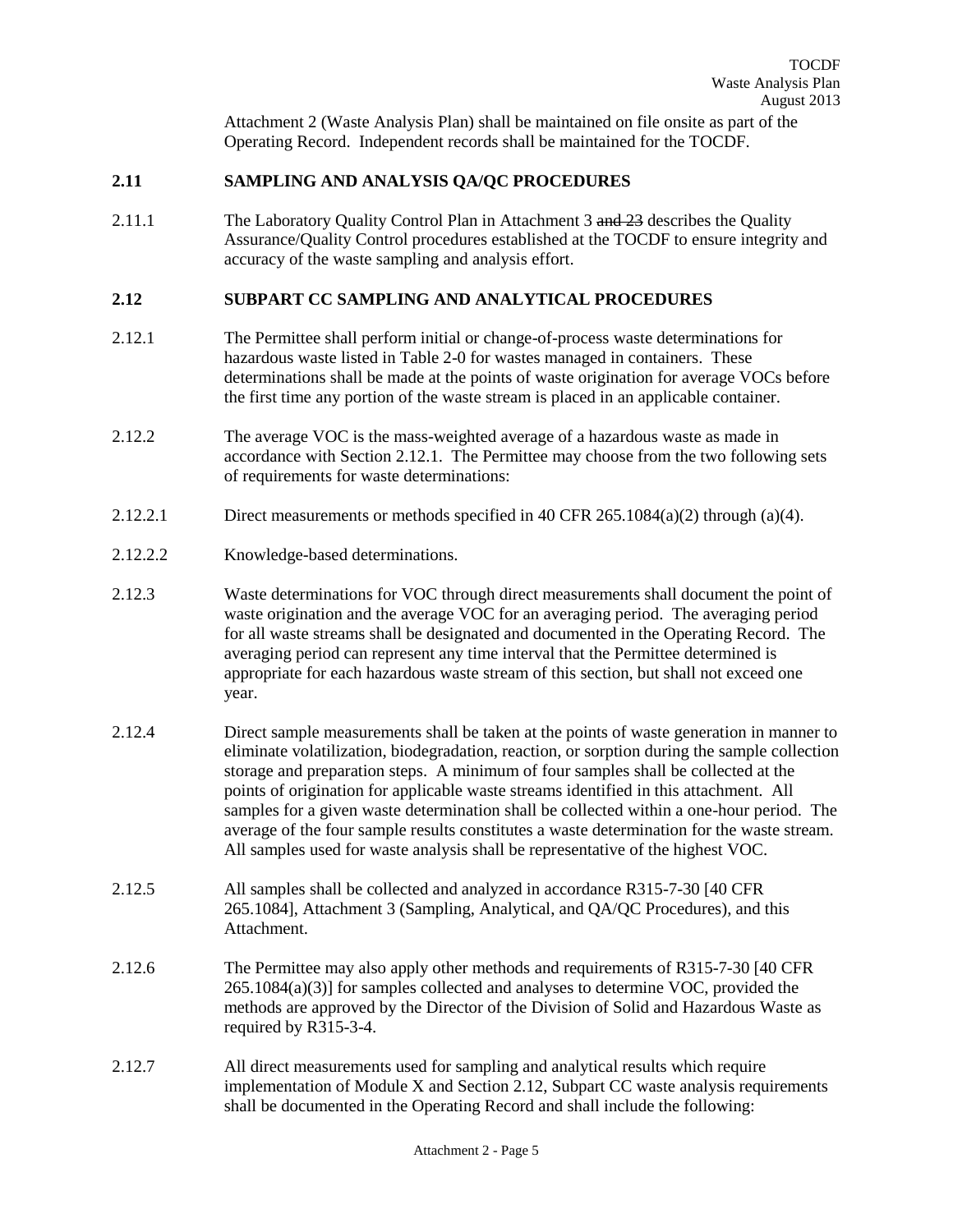| 2.12.7.1             | Point of waste generation                                                                                                                                                                                                                                                                                                                                                                                                                                                                 |
|----------------------|-------------------------------------------------------------------------------------------------------------------------------------------------------------------------------------------------------------------------------------------------------------------------------------------------------------------------------------------------------------------------------------------------------------------------------------------------------------------------------------------|
| 2.12.7.2             | Averaging period                                                                                                                                                                                                                                                                                                                                                                                                                                                                          |
| 2.12.7.3             | Sampling plan used (See 40 CFR 265.1084(b)(3)(ii)(C))                                                                                                                                                                                                                                                                                                                                                                                                                                     |
| 2.12.7.4             | Date, time, and location where the samples were collected (40 CFR 264.1089(f))                                                                                                                                                                                                                                                                                                                                                                                                            |
| 2.12.7.5<br>2.12.7.6 | Quality assurance program including procedures to minimize loss of organics during<br>sampling and measurement of accuracy of procedures (40 CFR 265.1084(a)(3)(iii)(F))<br>Analytical method used (40 CFR 264.13(b))                                                                                                                                                                                                                                                                     |
| 2.12.7.7             | Identification of the analyst who performed the analytical tests, and Analytical operating<br>conditions.                                                                                                                                                                                                                                                                                                                                                                                 |
| 2.12.8               | Knowledge-based determinations may be used for making waste determinations provided<br>that there is sufficient information to meet the requirements found in R315-8-22 [40 CFR<br>$265.1084(a)(4)$ ].                                                                                                                                                                                                                                                                                    |
| 2.12.9               | The Permittee shall make and update all analytical determinations required by Section<br>2.12 annually or prior to an agent campaign change for waste streams identified in this<br>Attachment.                                                                                                                                                                                                                                                                                           |
| 2.12.10              | For waste streams identified in Table 2-0 that are determined during sampling to have<br>VOC above 500 ppm and are not managed with air emission controls as required by<br>R315-8-22 [40 CFR 264.1084 through 264.1087], the Permittee shall notify the Director<br>of the Division of Solid and Hazardous Waste of each occurrence of non-compliance and<br>prepare plans for the adoption of air emission control requirements or waste<br>determinations as required by this section. |
| 2.12.11              | Reserved.                                                                                                                                                                                                                                                                                                                                                                                                                                                                                 |
| 2.12.12              | Direct measurements for maximum organic vapor pressure shall be one of the following:                                                                                                                                                                                                                                                                                                                                                                                                     |
| 2.12.12.1            | Method 25E in 40 CFR 60, Appendix A;                                                                                                                                                                                                                                                                                                                                                                                                                                                      |
| 2.12.12.2            | ASTM Standard Test Method for Vapor Pressure, ASTM 2879-92 (40 CFR<br>$260.11$ ).                                                                                                                                                                                                                                                                                                                                                                                                         |
| 2.12.13              | Knowledge of the waste for maximum organic vapor pressure shall be determined in<br>accordance with Paragraph 2.12.11.                                                                                                                                                                                                                                                                                                                                                                    |
| 2.12.14              | As indicated below, the following wastes and waste management units are exempt from<br>certain Subpart CC and sampling and analytical requirements of this Section:                                                                                                                                                                                                                                                                                                                       |
| 2.12.14.1            | Hazardous waste that has been treated or reduced by an organic destruction or removal<br>process that satisfies any one of the requirements and conditions of R315-8-22 [40 CFR<br>264.1082(c)] is not subject to waste analysis requirements of Section 2.12.                                                                                                                                                                                                                            |
| 2.12.14.2            | Hazardous waste and residues, which are to be managed in containers, which are                                                                                                                                                                                                                                                                                                                                                                                                            |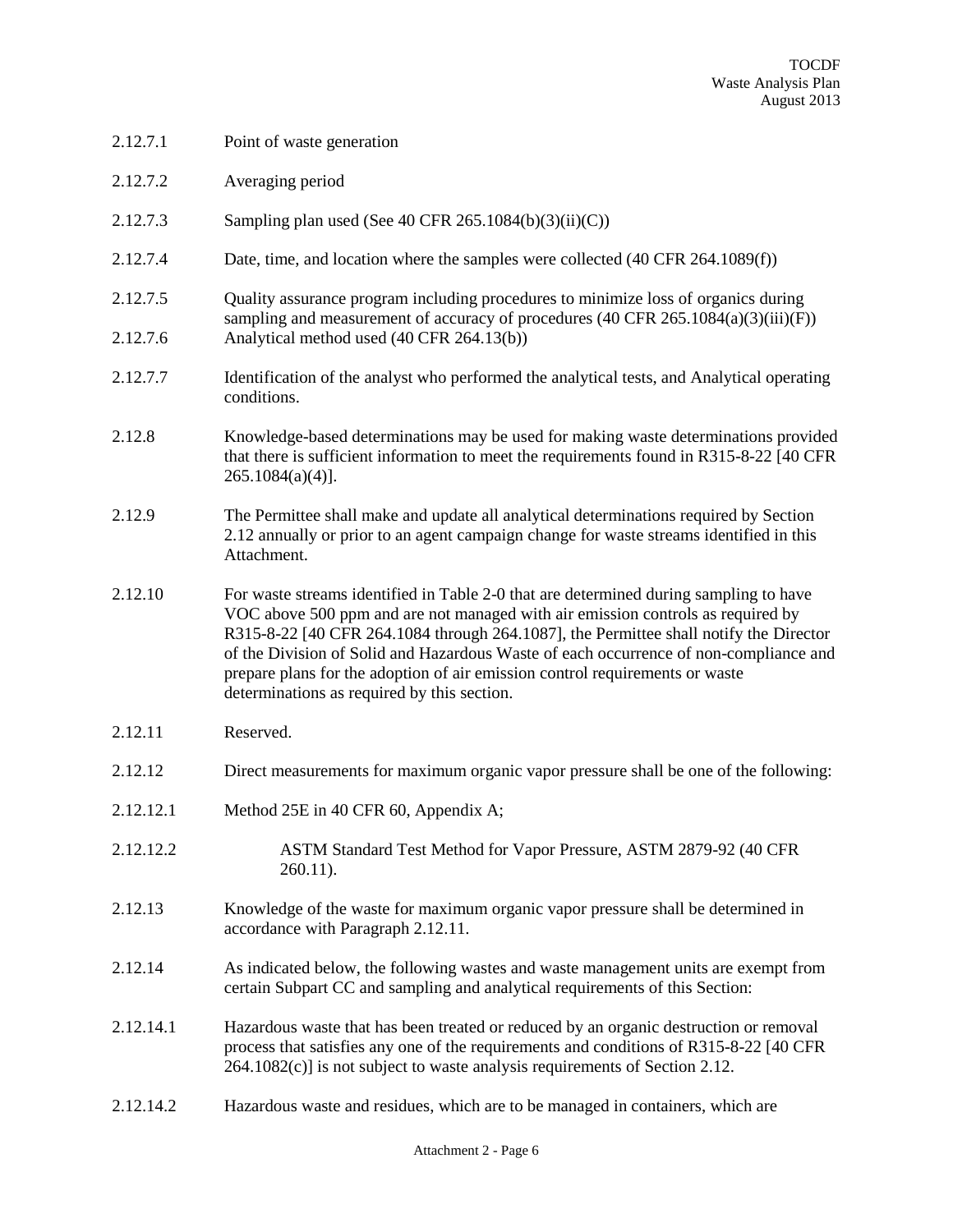complying with the air emission control standards of R315-8-22 [40 CFR 264.1084 through 1087] are not subject to waste analysis requirements of Section 2.12.

- 2.12.14.3 Wastes which are collected subject to chemical events and discharges of wastes subject to spill clean-up requirements are not subject to the waste analysis requirements of Section 2.12.
- 2.12.14.4 Reserved.
- 2.12.14.5 Wastes that satisfy the requirements specified in R315-8-22 [40 CFR 264.1082(c)(4)] are not subject to waste analysis requirements of Section 2.12.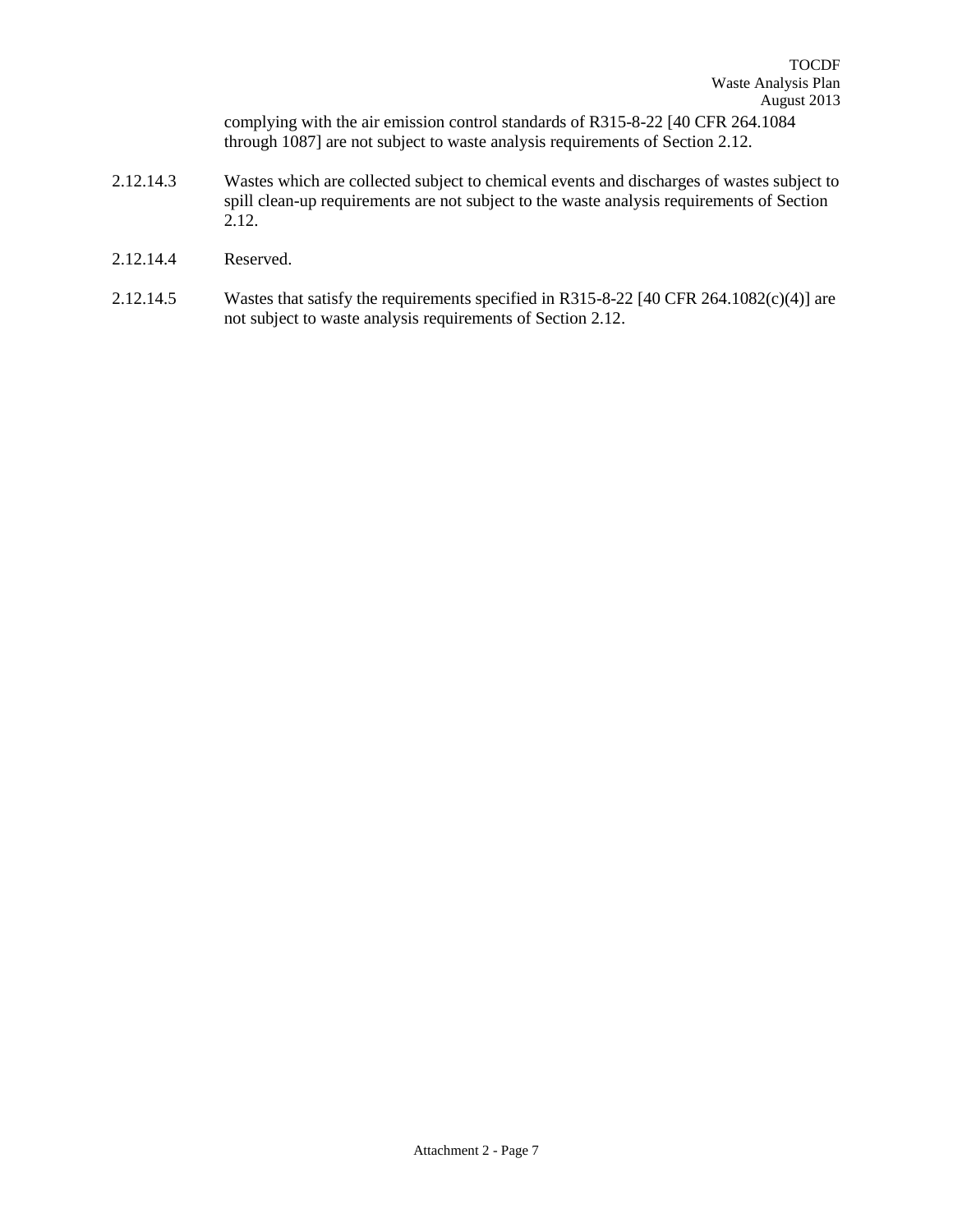TOCDF Waste Analysis Plan August 2013

| Table 2-0<br><b>TOCDF WASTE ANALYSIS PLAN SUMMARY</b>   |                             |                                                              |                                                                         |                                                                 |                                     |  |  |
|---------------------------------------------------------|-----------------------------|--------------------------------------------------------------|-------------------------------------------------------------------------|-----------------------------------------------------------------|-------------------------------------|--|--|
| <b>WASTE STREAM</b>                                     | <b>TREATMENT</b><br>UNIT(S) | <b>ANALYTICAL</b><br>PARAMETERS <sup>5,7</sup>               | <b>PREPARATION</b> and<br><b>ANALYTICAL</b><br>METHODS <sup>1,5,8</sup> | <b>FREQUENCY OF ANALYSIS<sup>5</sup></b><br>(Establish Profile) | <b>SAMPLING METHOD</b> <sup>5</sup> |  |  |
| 2.4. WASTES TRANSFERRED OFF-SITE TO SUBTITLE C TSDFs    |                             |                                                              |                                                                         |                                                                 |                                     |  |  |
| 2.4.3. F999 Wastes Comprised<br>of Homogeneous Matrices | <b>NA</b>                   | <b>Agent Screen</b>                                          | <b>TE-LOP-572</b>                                                       |                                                                 |                                     |  |  |
| $\parallel$ 2.4.3. F999 Wastes Comprised<br>of Debris   | NA                          | Agent Concentration in Container<br>Via Headspace Monitoring | NRT TE-LOP 524/<br>DAAMS TE-LOP-522 and<br>TE-LOP-562                   | Each Bag or Container                                           | Head-Space Monitoring               |  |  |